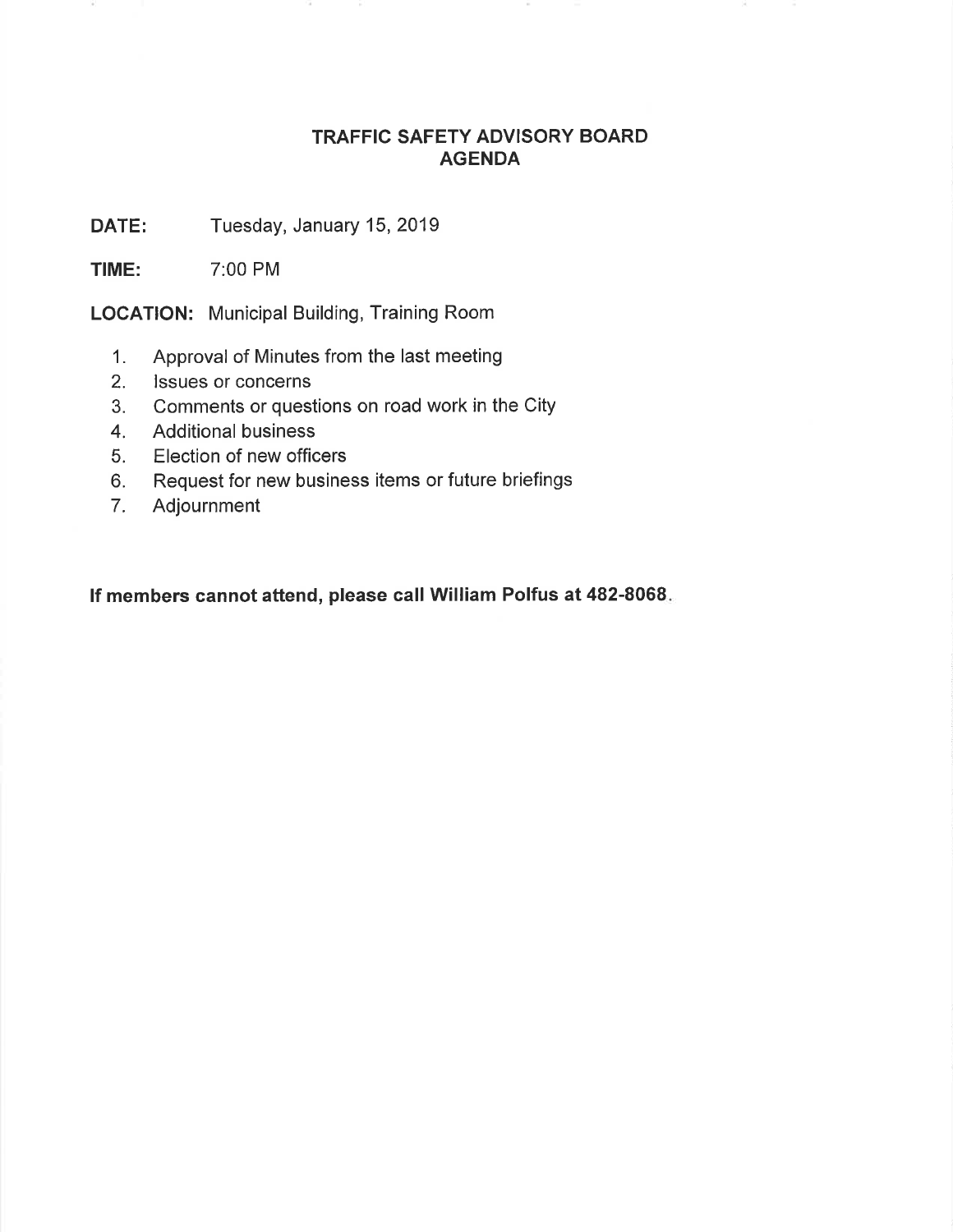$UN_{AD}$ VED

## TRAFFIC AND SAFETY ADVISORY BOARD **Minutes** November 27,2018

The November meeting of the Traffic and Safety Advisory Board was held on Tuesdây, November 27,2018, in the training room of the municipal building (room 104). Meeting was called to order at 7:00 PM.

Present were:

Roger Flynn Alexis Hammond Halfen Hoyt Jana Humphrey Marty Adler-Jansy llona Kaczocha Melissa McMahan William Polfus Jane Shelton

Absent was:

Andrew Howe

Visitor:

Colin Loring

1. Minutes from the October 16,2018 meeting were approved unanimously.

2. lssues or concerns

Since Andrew knew he would be missing the meeting, he sent an email regarding an issue he wanted discussed, that he'd called Roger about directly. The road cut on Michigan Avenue just uphill from the tennis court parking lot seemed extra deep compared to others. It's more than likely problematic due to the very þrecise angle of the turn on a slope and at the beginning of the slope and seems to hit your tires more directly.

Roger shared that he's talked with the contractor about fixing this.

Several board members had driven on Tennessee with the new asphalt and shared that it was rougher than before. Roger is not happy with the quality of the work and shared they have a meeting to discuss on 11/28/18.

Main street area was discussed, with the recent changes the planners are wanting to make, including removing the roundabout. Expectations for the area had included a landscaping plan, street furniture, siðewalk plan, etc. that do not seem to still be included or being dlscussed.

There's been a special meeting scheduled for 1215 regarding the updated plans.

The city party is scheduled for 12/14/18 at 530 PM at the Marriott.